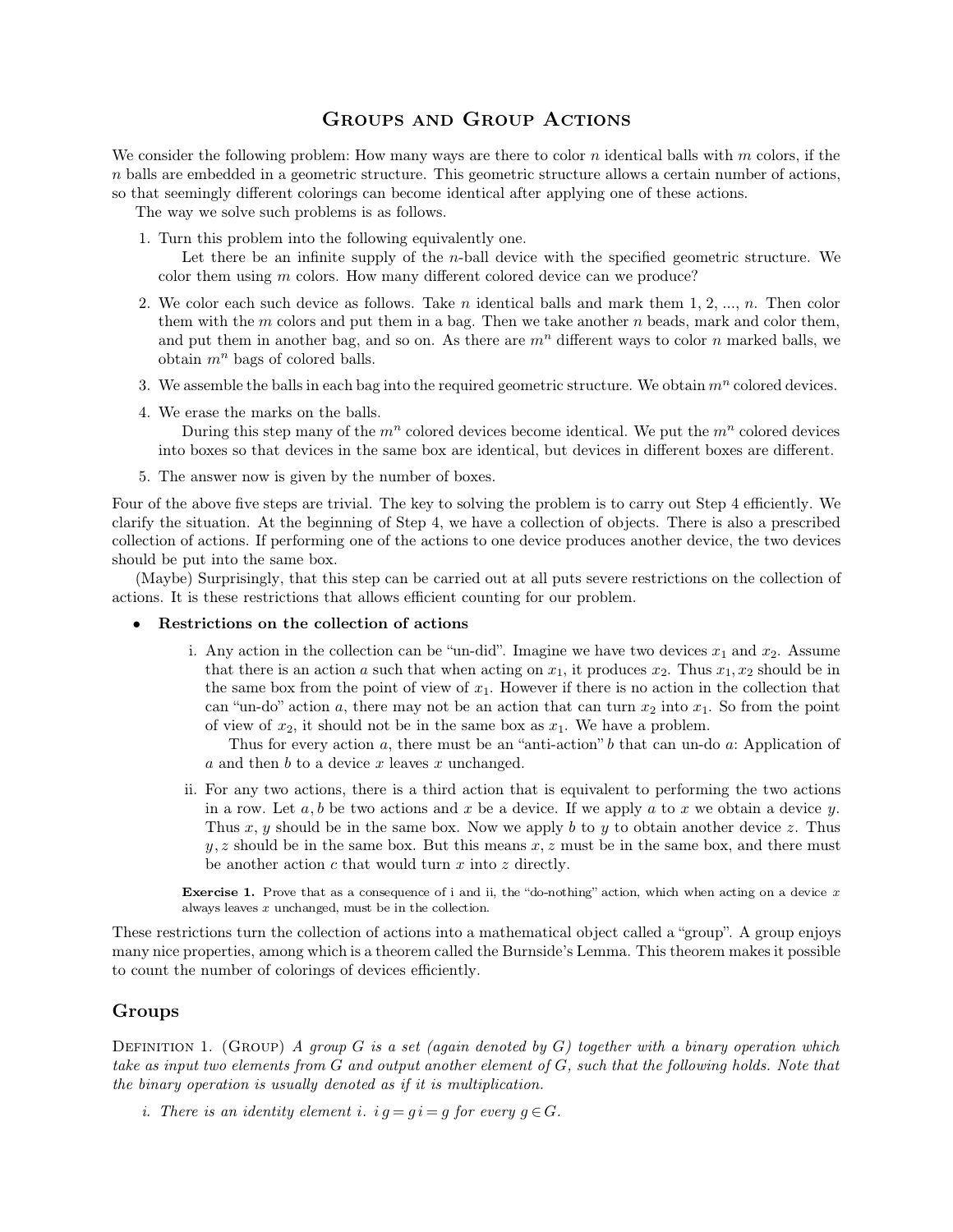- 
- *ii.* The binary operation is associative.  $(g_1\ g_2)g_3 = g_1(g_2\ g_3)$ . This means we can simply write  $g_1\ g_2\ g_3$ .<br>*iii.* For every  $g \in G$ , there is another  $h \in G$  such that  $g h = h g = i$ . This *h* is called the "inverse" of ii. The binary operation is associative.  $(g_1 g_2) g_3 = g_1 (g_2 g_3)$ . This means we can simply write  $g_1 g_2 g_3$ .<br>iii. For every  $g \in G$ , there is another  $h \in G$  such that  $g h = h g = i$ . This h is called the "inverse" of g and of *The binary operation is*<br>*For every*  $g \in G$ , there is<br>*often denoted*  $g^{-1}$ . *often denoted*  $q^{-1}$ .

*ii. The binary operation is associative.*  $(g_1 g_2) g_3 = g_1 (g_2 g_3)$ . This means we can simply write  $g_1 g_2 g_3$ .<br>*iii. For every*  $g \in G$ , there is another  $h \in G$  such that  $g h = h g = i$ . This h is called the "inverse" of g an a. The other g operation is associative. (g1 g2) g3 –<br>iii. For every  $g \in G$ , there is another  $h \in G$  such that<br>often denoted  $g^{-1}$ .<br>**Example 2.** Recall that when studying the coloring of<br>a straight line segment, the allo **Example 2.** Recall that when studying the coloring of 5 identical balls connected by 4 identical rods into a straight line segment, the allowed "actions" are:<br>
• *g*<sub>0</sub>: Do nothing.<br>
• *g*<sub>1</sub>: Rotate the device 180 degre

- 
- 

•  $g_0$ : Do nothing.<br>
•  $g_1$ : Rotate the device 180 degrees.<br>
We easily check that  $G = \{g_0, g_1\}$  together with the following binary operation<br>
•  $gh$  is the applications of h first and then g,<br>
form a group. The identit

**•** *gh* is the applications of *h* first and then *g*,<br>form a group. The identity element is *g*<sub>0</sub>. The inverses are  $g_0^{-1} = g_0$ ,  $g_1^{-1} = g_1$ .<br>**Example 2.** Let  $G = \{-1, 1\}$  with multiplication as the binary operation. form a group. The identity element is  $g_0$ . The inverses are  $g_0^{-1} = g_0$ ,  $g_1^{-1} = g_1$ .<br> **Exercise 2.** Let  $G = \{-1, 1\}$  with multiplication as the binary operation. Is it a group?<br> **Example 3.** Recall that there are 10 Exercise 2. Let  $G = \{-1, 1\}$  with multiplication as the binary operation. Is it a group?<br> **Exercise 2.** Let  $G = \{-1, 1\}$  with multiplication as the binary operation. Is it a group?<br> **Example 3.** Recall that there are 10 a **Example 4.** Let G be the set of all  $2 \times 2$  matrices whose determinant is nonzero. Let matrix multiplication **Example 4.** Let G be the set of all  $2 \times 2$  matrices whose determinant is nonzero. Let matrix multiplication

It can easily be checked that  $G = \{g_0, ..., g_9\}$  with this binary operation form a group.<br> **Exercise 3.** Check this.<br> **Example 4.** Let *G* be the set of all  $2 \times 2$  matrices whose determinant is nonzero. Let be the binary o 32 matrices whose determinant is nonzero. Let matrix multiplication<br>22 matrices whose determinant is nonzero. Let matrix multiplication<br>nes a group, usually denoted  $GL(2, \mathbb{R})$ .<sup>1</sup> We note that this group is It can easily be checked that  $G = \{g_0, ..., g_9\}$  with this binary operation form a group.<br> **Exercise 3.** Check this.<br> **Example 4.** Let *G* be the set of all  $2 \times 2$  matrices whose determinant is nonzero. Let matrix multipli It can easily be checked that  $G = \{g_0, ..., g_9\}$  with this be<br> **Exercise 3.** Check this.<br> **Example 4.** Let G be the set of all  $2 \times 2$  matrices whose<br>
be the binary operation. Then G becomes a group, usua<br>
not commutative, **Example 4.** Let *G* be the set of all  $2 \times 2$  matrices whose determinant is nonzero. Let matrix multiplication<br>be the binary operation. Then *G* becomes a group, usually denoted  $GL(2, \mathbb{R})$ .<sup>1</sup> We note that this group i

**Example 4.** Let G be the set of all  $2 \times 2$  matrices whose determinant is nonzero. Let matrix multiplication<br>be the binary operation. Then G becomes a group, usually denoted GL(2, R).<sup>1</sup> We note that this group is<br>not co be the binary operation. Then *G* becomes a group, usually denoted  $GL(2, \mathbb{R})$ .<sup>1</sup> We note that this<br>not commutative, that is  $g_1 g_2 = g_2 g_1$  may not hold.<br>**Example 5.** Let *G* be the actions we can apply to the followin for actions, that is  $g_1 g_2$  means apply  $g_2$  first and **For**  $k = 0, 1, 2$ , let  $g_k := \text{turning clockwise by } 2 k \pi / 3$ . Let  $f$ **Exercise 4.** Prove that  $G = \{g_0, g_1, g_2, f, g_1 f, g_2 f\}$ . (Hint:<sup>2</sup>)<br>**Exercise 5.** Find out  $fg_1$ , and check **EXECUTE:** COMPOSITION: FOR  $k = 0, 1, 2$ , let  $g_k := \text{turning clockwise by } 2 \, k \, \pi / 3$ . Let  $f$ :<br>**Exercise 4.** Prove that  $G = \{g_0, g_1, g_2, f, g_1 f, g_2 f\}$ . (Hint:<sup>2</sup>)<br>**Exercise 5.** Find out  $f g_1$ , and check whether *G* is commutative.

be composition of actions, that is  $g_1$ .<br>For  $k = 0, 1, 2$ , let  $g_k :=$  turning class Exercise 4. Prove that  $G = \{g_0, g_1, g_2,$ <br>Exercise 5. Find out  $fg_1$ , and check v<br>**Group action on sets**<br>DEFINITION 6. (GROUP ACTION) Let Exercise 4. Prove that  $G = \{g_0, g_1, g_2, f, g_1, f, g_2, f\}$ . (Hint:<sup>2</sup>)<br> **Croup action on sets**<br> **Croup action on sets**<br>
DEFINITION 6. (GROUP ACTION) Let *G* be a group. Let *X* be a set. An action of *G* on *X* is a rule as **Exercise 5.** Find out  $fg_1$ , and check whether G is commutative.<br> **Group action on sets**<br> **DEFINITION 6.** (GROUP ACTION) Let G be a group. Let X be a set. An action of G on X is a rule assigning<br> *some*  $y \in X$  to every p *is the result of applying g* to *x is denoted gx*. This operation is usually denoted as if it is different is the result of applying *g* to *x* is denoted *gx*. The rule must satisfy the following.<br>(*g<sub>1</sub> g<sub>2</sub>*) isthe result of applying g to x is denoted gx. The rule must satisfy the following.<br>  $(g_1 g_2) x = g_1 (g_2 x)$ .<br> **Exercise 6.** Make sense of [\(1\)](#page-1-0).

<span id="page-1-2"></span><span id="page-1-1"></span><span id="page-1-0"></span>
$$
(g_1 g_2) x = g_1 (g_2 x). \tag{1}
$$

**Remark 7.** We see that our coloring problem is exactly a group action situation.<br> **Remark 7.** We see that our coloring problem is exactly a group action situation.<br> **REMARK 7.** We see that our coloring problem is exactly

**Exercise 6.** Make sense of (1).<br> **Remark 7.** We see that our coloring problem is exactly a group action situation.<br>
DEFINITION 8. (ORBITS) *Consider a group G* acting on a set *X. Let*  $x \in X$ *. The orbit containing* **Exercise 6.** Make sense of (<br>**Remark 7.** We see that our<br>DEFINITION 8. (ORBITS) Co<br>Orb(x), is defined as From  $G$  *acting on a set X.* Let  $x \in X$ . The orbit containing  $x$ , denoted Orb( $x$ ) := { $gx | g ∈ G$ }. (2) DEFINITION 8. (ORBITS) Consider a group G acting on a set X. Let  $x \in X$ . The orbit containing<br>Orb(*x*), is defined as<br> $Orb(x) := \{ g \, x | \, g \in G \}.$ <br>PROPOSITION 9. Let  $x \neq y$ . Then either  $Orb(x) = Orb(y)$ , or  $Orb(x) \cap Orb(y) = \emptyset$ .<br>1. GL

$$
\text{Orb}(x) := \{ g \, x \mid g \in G \}. \tag{2}
$$

<span id="page-1-3"></span>

 $2x := \{gx | g \in G\}.$ <br>  $b(x) = Orb(y), \text{ or } Orb(x) \cap Orb(y) = \varnothing.$ <br>
2, and R means we take the matrix entries to be real numbers.<br>
Ler actions. Mark the balls 1,2,3, and notice that each action must let 2. OPOSITION 9. Let  $x \neq y$ . Then either  $Orb(x) = Orb(y)$ , or  $Orb(x) \cap Orb(y) = \emptyset$ .<br>
1. GL means "general linear", 2 comes from 2 × 2, and R means we take the matrix entries to be real numbers.<br>
2. The key here is to prove that th PROPOSITION9. Let  $x \neq y$ . Then either  $Orb(x) = Orb(y)$ , or  $Orb(x) \cap Orb(y) = \emptyset$ .<br>
1. GL means "general linear", 2 comes from 2 × 2, and R means we take the matrix entries to be real numbers.<br>
2. The key here is to prove that the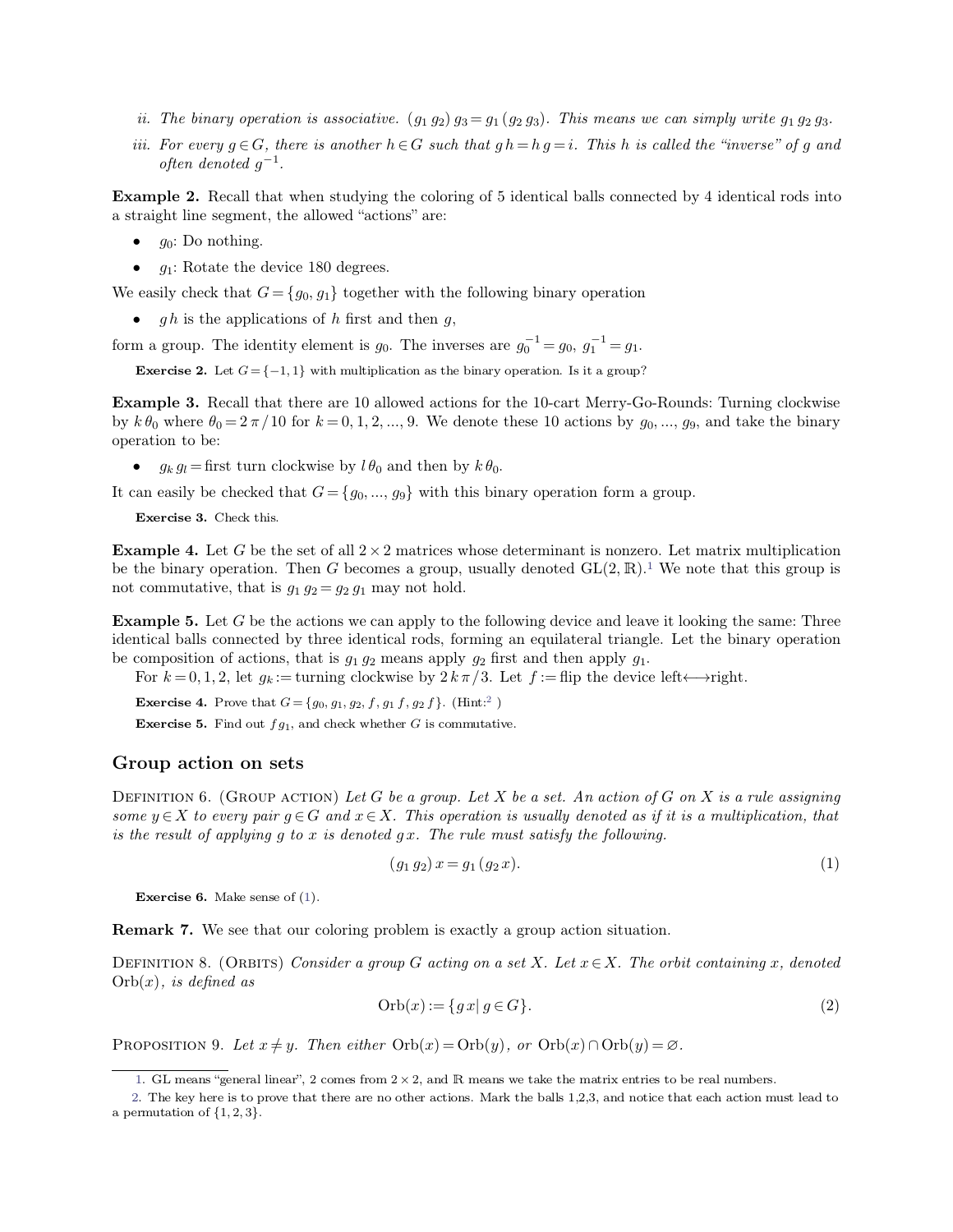**Proof.** We prove that, if  $Orb(y) \cap Orb(x) \neq \emptyset$ , then the two orbits are equal. To see this, let  $z \in Orb(y) \cap Orb(x)$ . Then there is  $g_1, g_2 \in G$  such that  $z = g_1 y$  and  $z = g_2 x$ . But then  $y = gx$  where  $g = g_1^{-1} g_2$ . **Proof.** We prove that, if  $Orb(y) \cap Orb(x) \neq \emptyset$ , then the two orbits are equal. To see this, let  $z \in$ <br> $Orb(y) \cap Orb(x)$ . Then there is  $g_1, g_2 \in G$  such that  $z = g_1 y$  and  $z = g_2 x$ . But then  $y = gx$  where  $g = g_1^{-1} g_2$ .<br>Now take a  $y' = g'$  *y* for some  $g' \in G$ . But then  $y' = g'(g x) = 0$ . **Proof.** We prove that, if  $Orb(y) \cap Orb(x) \neq \emptyset$ , then the two orbits are equal. To see this, let  $z \in$ <br> $Orb(y) \cap Orb(x)$ . Then there is  $g_1, g_2 \in G$  such that  $z = g_1 y$  and  $z = g_2 x$ . But then  $y = g x$  where  $g = g_1^{-1} g_2$ .<br>Now take **Proof.** We prove that, if  $Orb(y) \cap Orb(x) \neq \emptyset$ , then the two orbits are equal. To see this, let  $z \in Orb(y) \cap Orb(x)$ . Then there is  $g_1, g_2 \in G$  such that  $z = g_1 y$  and  $z = g_2 x$ . But then  $y = g x$  where  $g = g_1^{-1} g_2$ .<br>Now take any Orb(y)  $\cap$  Orb(x). Then there is  $g_1, g_2 \in G$  such that  $z = g_1 y$  and  $z = g_2 x$ . But then  $y = g x$  where  $g = g_1^{-1} g_2$ .<br>Now take any  $y' \in \text{Orb}(y)$ , thus  $y' = g' y$  for some  $g' \in G$ . But then  $y' = g' (g x) = (g' g) x \in \text{Orb}(x)$ .<br>Cons

Now take any  $y' \in \text{Orb}(y)$ , thus  $y' = g' y$  for some  $g' \in G$ . But then  $y' = g' (g x) = (g' g) x \in \text{Orb}(x)$ .<br>Consequently  $\text{Orb}(y) \subseteq \text{Orb}(x)$ . Now as  $x = g^{-1} y$ , we see that  $x \in \text{Orb}(y)$  and repeating the above argument<br>we have Consequently $Orb(y) \subseteq Orb(x)$ . Now as  $x = g^{-1}y$ , we see that  $x \in Orb(y)$  and repeating the above argument<br>we have  $Orb(x) \subseteq Orb(y)$ , and the two sets must be equal.  $\square$ <br>**Example 10.** Consider the general situation of coloring ballgroup *G* consists of the actions, and the set *X* is the collection of the  $m^n$  devices where the balls are still marked 1, 2, ..., *n*. Then for  $x \in X$ ,  $Orb(x)$  consists of exactly those devices that are in the same box

QUESTION 11. Let  $G$  be a group acting on a set  $X$ . Is there an efficient way counting the number of orbits? QUESTION 11. Let G be a group acts<br>**Answer.** Burnside's Lemma + Poly<br>**Burnside's Lemma**<br>LEMMA 12. (BURNSIDE's LEMMA)

Answer. Burnside's Lemma + Polya's theory of permutation groups.<br> **Burnside's Lemma**<br> *LEMMA* 12. (BURNSIDE's LEMMA) *Let G be a group acting on a set X. Then* LEMMA 12. (BURNSIDE'S LEMMA) Let G be a group acting on a set X. Then

LEMMA 12. (BURNSIDE'S LEMMA) Let G be a group acting on a set X. Then  
\n
$$
The number of orbits = \frac{1}{|G|} \sum_{g \in G} |X_g|,
$$
\n(3)  
\nwhere |G| denotes the number of elements in G, and |X\_g| denotes the number of elements in |X\_g|, with  
\n
$$
X_g := \{x \in X | g x = x\} = \{elements in X that remains unchanged when acted on by g\}.
$$
\n(4)

$$
X_g := \{x \in X | g x = x\} = \{elements \ in \ X \ that \ remains \ unchanged \ when \ acted \ on \ by \ g\}.
$$
 (4)

where  $|G|$  denotes the number of elements in *G*, and  $|X_g|$  denotes the number of elements in  $|X_g|$ , with  $X_g := \{x \in X | g x = x\} = \{elements in X that remains unchanged when acted on by g\}.$  (4)<br>**Example 13.** Consider the 5-ball-4-rods problem. We have seen that  $G = \{$ where  $|G|$  denotes the number of elements in *G*, and  $|X_g|$  denotes the number of elements in  $|X_g|$ , with  $X_g := \{x \in X | g x = x\} = \{$  elements in *X* that remains unchanged when acted on by *g* $\}$ . (4)<br>**Example 13.** Conside **Example 13.** Consider the 5-ball-4-rods problem. We have and *f* is the flip (rotate by 180 degrees) action. We see that possible colorings of 5 balls marked 1,2,3,4,5 by 2 colors.<br>• Every  $x \in X$  is fixed by *i*. So  $|X_i$ **and** *f* is the flip (rotate by 180 degrees) action. We see that  $|G| = 2$ . On the other hand, *X* consists of all possible colorings of 5 balls marked 1,2,3,4,5 by 2 colors.<br>
■ Every  $x \in X$  is fixed by *i*. So  $|X_i| = 32$ and *f* is the flip (rotate by 180 degrees) action.<br>possible colorings of 5 balls marked 1,2,3,4,5 by<br>
• Every  $x \in X$  is fixed by *i*. So  $|X_i| = 32$ .<br>
•  $x \in X$  is fixed by *f* if and only if B1 has th<br>
are 8 of them, that

- Every  $x \in X$  is fixed by *i*. So  $|X_i| = 32$ .
- $x \in X$  is fixed by f if and only if B1 has the same color as B5, and B2 has the same color as B4. There

By Burnside's Lemma, we have  
\n
$$
Ans = \frac{32 + 8}{2} = 20.
$$
\n(5)  
\n**Proof.** (of BURNSIDE'S LEMMA) First we re-write (3) as

<span id="page-2-0"></span>
$$
Ans = \frac{32 + 8}{2} = 20.
$$
 (5)  
(5)  
(6)  
(7) First we re-write (3) as  
(8) × The number of orbits=
$$
\sum_{g \in G} |X_g|.
$$
 (6)

- **Proof.** (or BURNSIDE's LEMMA) First we re-write (3) as<br>  $|G| \times$  The number of orbits= $\sum_{g \in G} |X_g|$ . (6)<br>
Let's see what the two sides means.<br>
 Left hand sides. We are assuming that every orbit has  $|G|$  elements, or eq *x*  $|G| \times$  The number of orbits= $\sum_{g \in G} |X_g|$ .<br> **a** *x* is clearly an over-count of the elements of *X*.<br> **a** Right hand side. We have
	-

Left hand sides. We are assuming that every orbit has 
$$
|G|
$$
 elements, or equivalently,  $gx \neq x$  for every  $x \in X$ . This is clearly an over-count of the elements of  $X$ .  
Right hand side. We have\n
$$
\sum_{g \in G} |X_g| = \sum_{g \in G, x \in X, gx = x} 1 = \sum_{x \in X} \left[ \sum_{g \in G, gx = x} 1 \right].
$$
\n(7)  
This is also clearly an over-count of  $X$  as  $e x = x$  for all  $x$  which means each  $x$  is counted at least once.  
string the two sides, we see that if  $gx \neq x$  for every  $x \in X$ , then both sides equals  $|X|$ . Now we check

Comparing the two sides, we see that if  $gx \neq x$  for every  $x \in X$ , then both sides equals  $|X|$ . Now we check how many times an arbitrary element in *X* is counted in the left hand side. Let  $\sum_{g \in G} |X_g| = \sum_{g \in G, x \in X, gx = x} 1 = \sum_{x \in X} \left[ \sum_{g \in G, gx = x} 1 \right].$ <br>This is also clearly an over-count of *X* as  $e x = x$  for all *x* which means each *x* is comparing the two sides, we see that if  $gx \neq x$  for every  $x \in X$ , the of *X* as  $e x = x$  for all *x* which means each *x* is counted at least once.<br> *f*  $g x \neq x$  for every  $x \in X$ , then both sides equals  $|X|$ . Now we check<br> *n X* is counted in the left hand side. Let<br>  $G_x := \{g \in G | g x = x\}.$  (8)

$$
G_x := \{ g \in G | g x = x \}. \tag{8}
$$